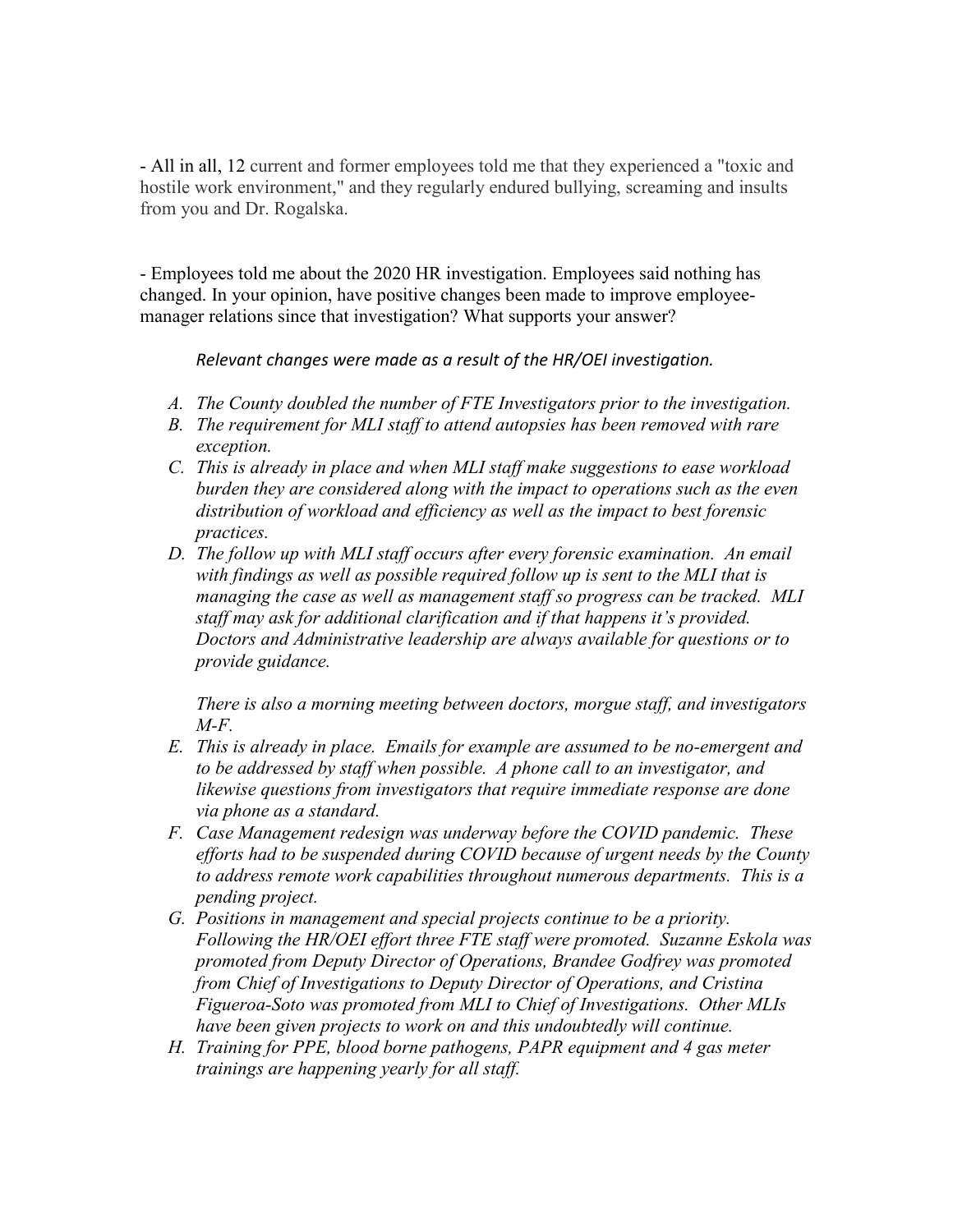- *I. I believe informing clients of rights as it pertains to unclaimed decedents has been addressed.*
- *J. The vehicle standards are in place and continue to be monitored by the Chief of Investigations. I'm not aware of any complaints from MLI staff or the Chief of Investigations.*
- *K. Staff were encouraged to bring suggestions to management prior to my retirement and I believe that continues to be the case.*
- *L. I'm aware of several policies being reviewed before and after my retirement. These written policies are being reviewed for dissemination to staff for comment. MLI staff have taken the lead on developing several of the policies.*
- *M. I believe that all staff are being held to the same standard in their individual positions.*
- *N. In the short time that I have been back in the office and prior to my retirement I believe all safety policies are being followed.*
- *O. The morgue freezer latch worked and works as it should.*

- Why do you think employees are upset and confused about return to the office?

*I don't have any first-hand or anecdotal knowledge about any staff being concerned or confused about why I am back in the interim position. I'm aware that an email was sent to staff explaining the reason and that the purpose was so that critical issues could continue to be addressed after the Director of Operations' departure*.

*My office door is always open and my phone is always on if someone wants to communicate their concerns.* 

- Two former pathologists said they experienced suicidal thoughts because of the undue stress in the workplace.

*I'm unable to comment about the mental health of former pathologists. I've not had a personal conversation with any pathologist who has commented to me about their mental health.*

- Everyone who spoke with me who has left said they would not have left had it not been for their negative interactions with you and Dr. Rogalska.

*I can say that when people leave it can be for a multitude of reasons. Death investigation is an exceptionally difficult profession and there is a substantial burnout rate. Dealing with death and grieving families on a daily basis takes a significant toll.*

*There is a significant difference between a lay medical examiner's office or Coroner's Office and a physician-led ME's Office. The level of expertise, expectations from investigators as well as ongoing training and experience is*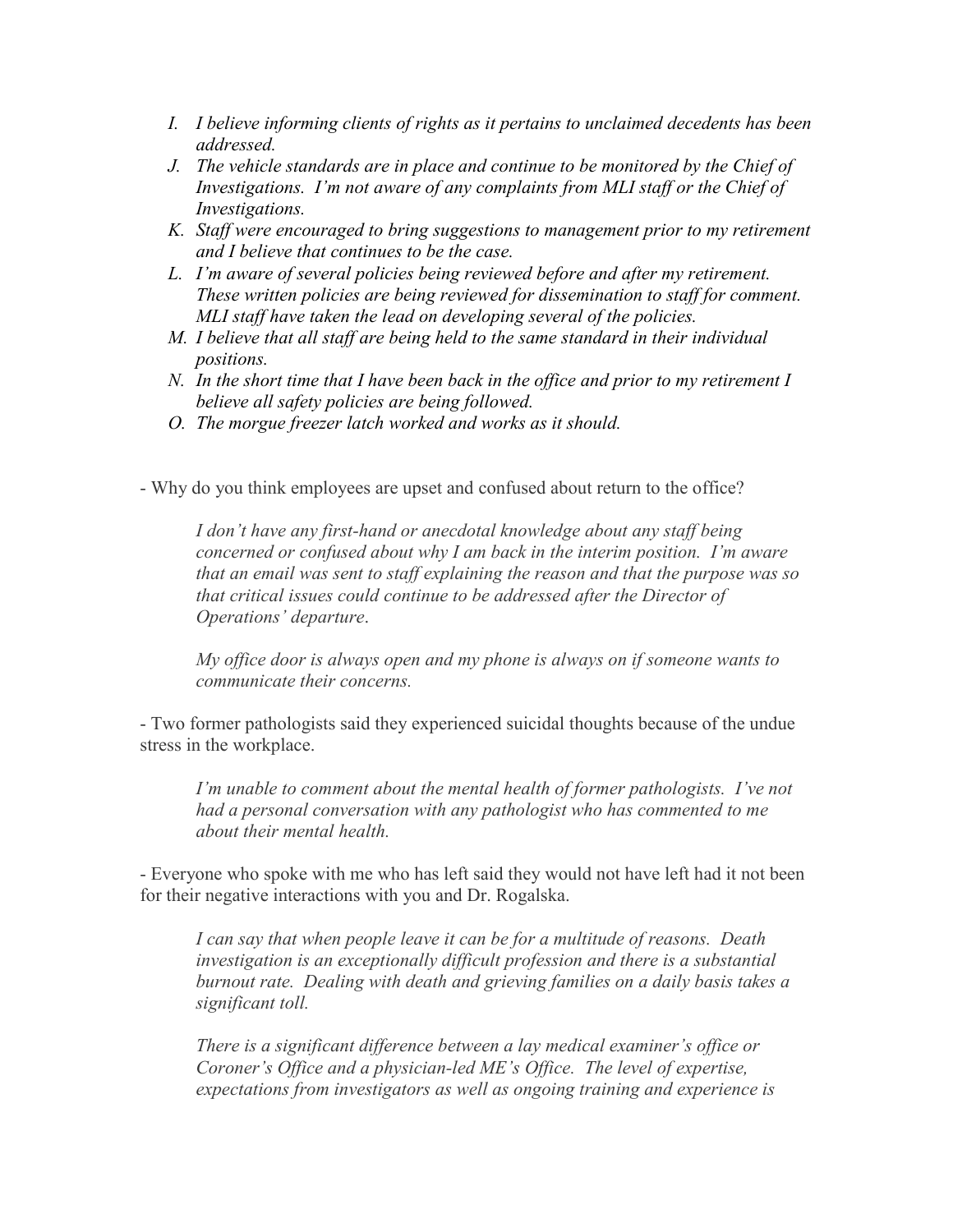*significant. The Dane County Medical Examiner's Office is very busy and the bar for expectations from investigators and really all staff is high. Training is provided through every step.* 

*Recruitment of staff can be difficult. Schools that have varied programs for criminal justice or forensics often aren't teaching actual death investigation. When new staff find out what the job actually is, they self-select out.* 

*I can say that as a manager, I wore many hats. I work to put people at ease. I have high expectations of staff. I focus on the duties assigned, and I do my job to the best of my ability while maintaining the expected level of professionalism. I would also note that I do not operate in a vacuum. I take direction from the*  department head and then make sure that training and explanation are sufficient *to expect compliance.* 

*I can say that the majority of our investigators/staff in Dane County and those in partner counties are exceptionally hard working. They are talented in death investigation, dealing with distraught families, and also dealing with a multitude of partners that the office interacts with on a daily basis. After nearly 18 years I can also say that I am equally sure that there will be some current investigators that decide for one reason or another that death investigation is not what they want to do as a profession. Those people will self-select out and will likely have some frustration about why it didn't work out for them.* 

- Dr. Breslauer said you "maliciously" and frequently misgendered them throughout their employment and that you called them "ma'am."

*I absolutely never maliciously or intentionally misgendered Dr. Breslauer. I admit that on two occasions that I can remember I did use the word she when referring to Breslauer, and on another occasion I did say 'yes ma'am' to Breslauer. This was unintentional to be certain. Dr. Breslauer corrected me and I apologized.* 

- Employees reported a current backlog of hundreds of cases and families waiting for death certificates.

*The Dane County Medical Examiner is similar to many physician-led ME offices. There is a shortage of forensic pathologists that is well reported nation-wide. It's true that this causes a backlog in reporting and in case closure.* 

*There is a nationwide need for more pathologists. Dane County partners are aware of the shortages, backlog and expectations.* 

*As our physician staffing increases case backlog will decrease as it has done in the past.*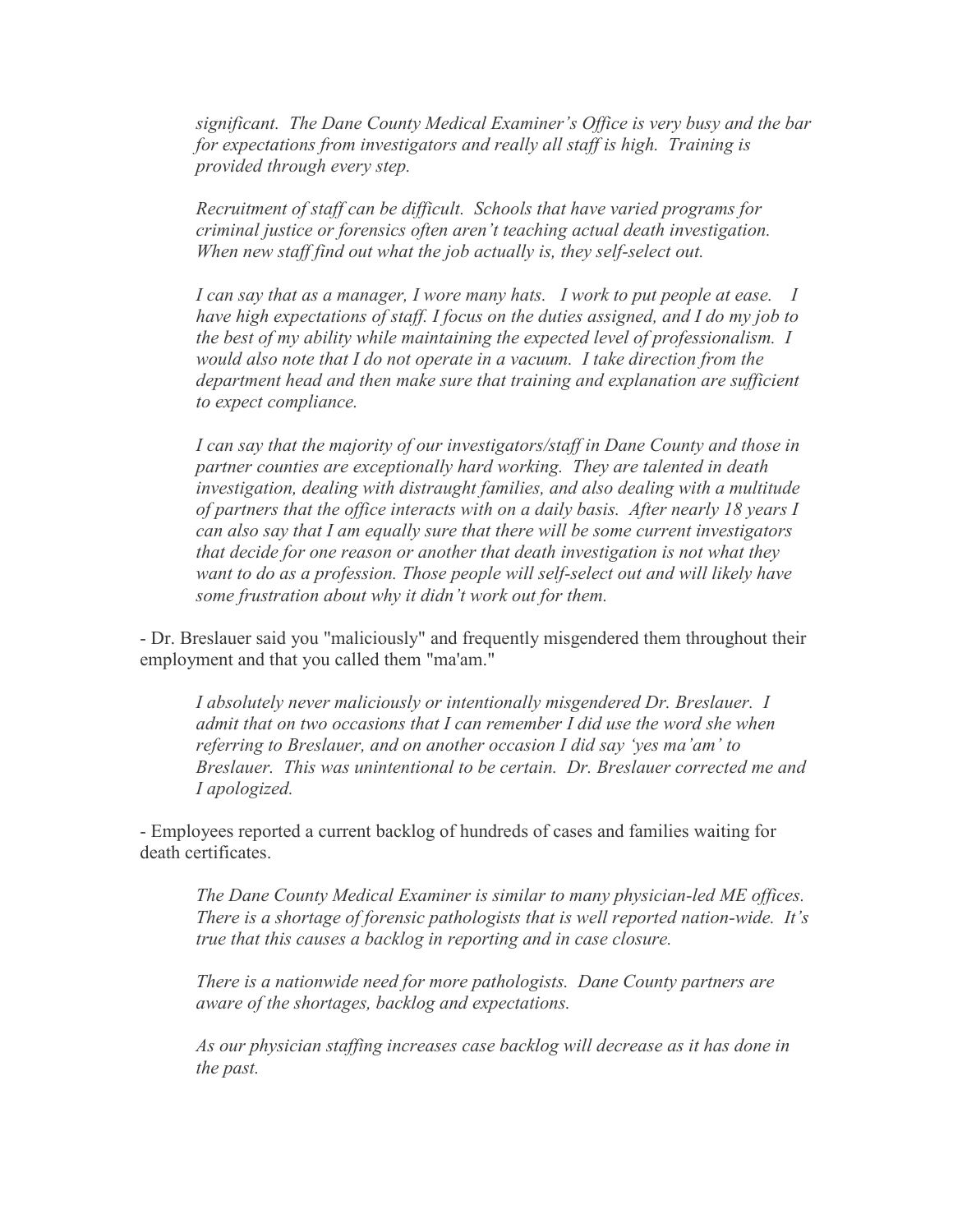- Employees said DCMEO continues to do Brown County autopsies without a current IGA. Can you explain the reasons why the IGA lapsed?

*The task of updating the IGA is underway and I have talked to the Administration in Brown County. This was to be completed by my successor but it was not completed prior to her departure. I would also say that the hiring of a doctor for Brown County and the COVID pandemic impacted the ability to finalize the agreement with the necessary cost information.* 

- How long will you be the interim ops administrator? Has this been communicated to staff?

*I've only come back to Dane County in this position to assist with ongoing projects. I'm limited in the number of hours I can work and although I don't have an exact end-date certainly the County will not be in a position to have me here for any great length of time. A recruitment for a replacement Director of Operations is underway with a posting for the position closing this week.* 

- Investigators and pathologists told me the reason they left DCMEO was because of the "hostile and toxic" workplace environment created by you and Dr. Rogalska. They say the workplace environment is the reason the paths keep leaving.

*I do not believe that the environment toxic or hostile.* 

*Staff that spend a great deal of time together can at times find common topics for discussion. Staff member(s) who are frustrated for one reason or another can also share their discontent with peers. Staff have always been encouraged to see administration when there is an issue.*

*Part of every job has something that we don't enjoy doing or like to have to do. Ultimately this is why we are paid to use our skills to provide the service. Work can be enjoyable or at least rewarding but ultimately there will always a part of the work that is not. The hope is that the enjoyment or satisfaction one gets from their job much outweighs the hard or unpleasant part of the duties.* 

- Laurie Parisey, former Ocanto chief DME, said you and Dr. Rogalska once went to her home and yelled at her in her living room because you were upset she called a funeral home too soon.

*Mrs. Parisey was one of the original investigators that worked for Oconto County when Brown County partnered with Dane County in the IGA. As outlined above, many of the past practices changed when the partnership formed. Those staff, during the transition were given many new policies that were in some cases not well received. There were numerous new expectations. These new policies*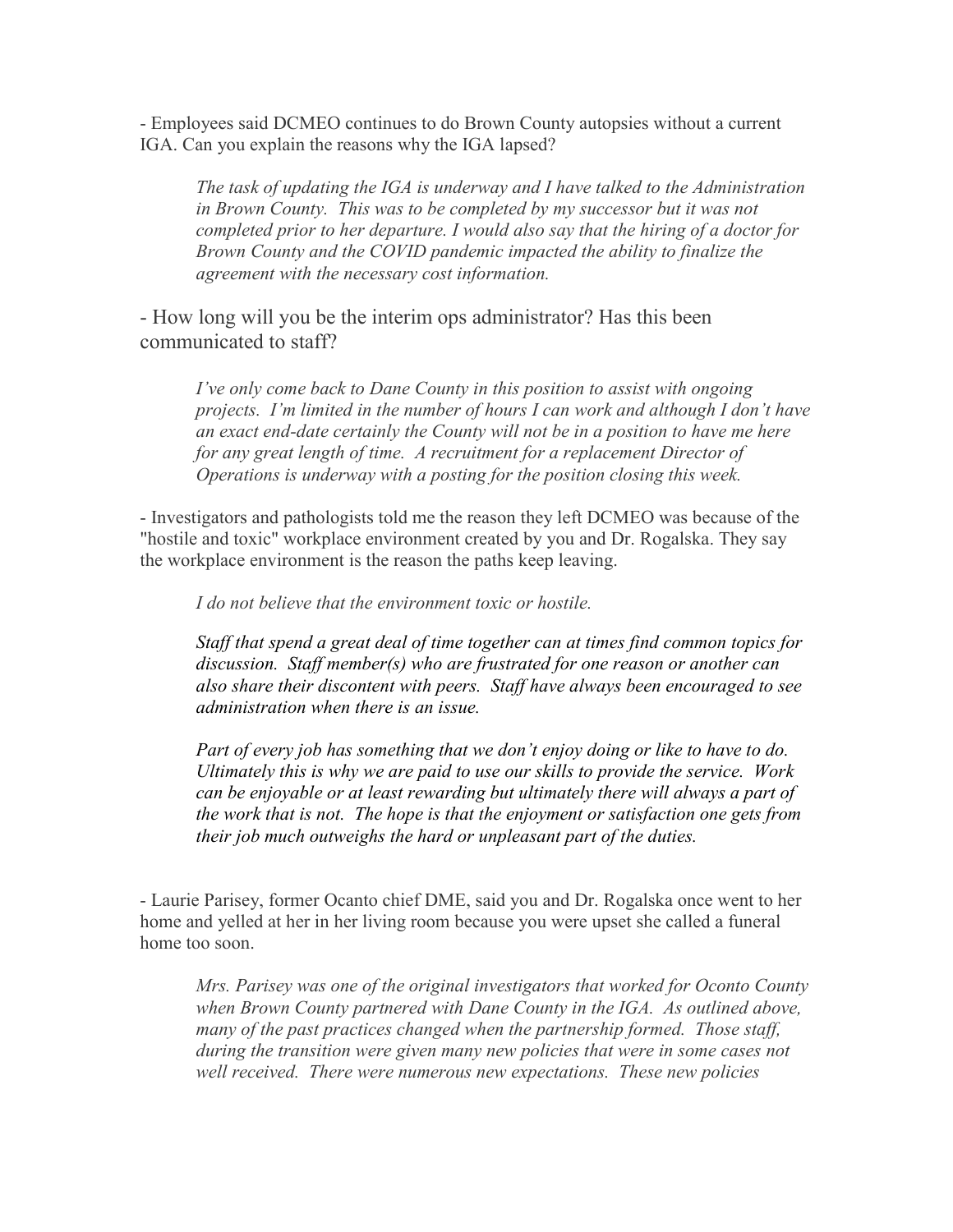*impacted people differently depending on their openness to change, and their commitment to a higher application of forensics to death investigation.*

*The meeting took place at Mrs. Parisey's residence. The conversation was not loud, there were no raised voices at all.* 

- La Crosse ME Tim Candahl said he refused to keep working with Dane County after working with you for 6 months over 2013 and 2014. He said you raised your voice to him and made things harder for his staff rather than alleviate work.

*Dane County was hired by La Crosse County Administration to provide training, to implement policies, and provide guidance to Mr. Candahl and his office during Mr. Candahl's transition from Deputy Chief Medical Examiner to Chief Medical Examiner.* 

*I worked with Mr. Candahl to write, train and implement policies. New death investigation policies and administrative policies that protected the County and Mr. Candahl's office were developed and implemented at least for the period of service to La Crosse County. These policies required a higher level of forensic investigation as well as more accountability than had existed prior. Again, new policies for death investigation include doing the same level of investigation for every case every time regardless of the presentation often results in much more work and documentation. I can see where Mr. Candahl would interpret this as making things harder for him and staff.* 

*Mr. Candahl and I had multiple conversations about why some policies were appropriate and why policies existed in Dane County. We used many of the suggested NIJ death investigation protocols which Mr. Candahl at times found to be overly burdensome. At the time La Crosse County was having their autopsies completed in Dane County and staff in La Crosse County were required to follow policies that allowed our physician staff to be informed about cases that were being brought to Dane County for autopsy. There were numerous discussions with Mr. Candahl but no yelling or screaming.* 

*Ultimately the partnership ended. Mr. Candahl still brought autopsies to Dane County as he deemed appropriate. . This was brought to the attention of La Crosse County Administration and ultimately ended with La Crosse County finding another source for their autopsy cases.* 

- Jeff Jansen, former interim ME for Brown, and Al Klimek said during the transition to working with Dane all of Brown, Door and Ocanto's DMEs left because they were unhappy with how you and Dr. Rogalska were treating them.

*The difference between a lay ME office and a physician-led ME office is very significant. Dane County had to be responsible to Brown County while improving and implementing death investigation and administrative policies. Many*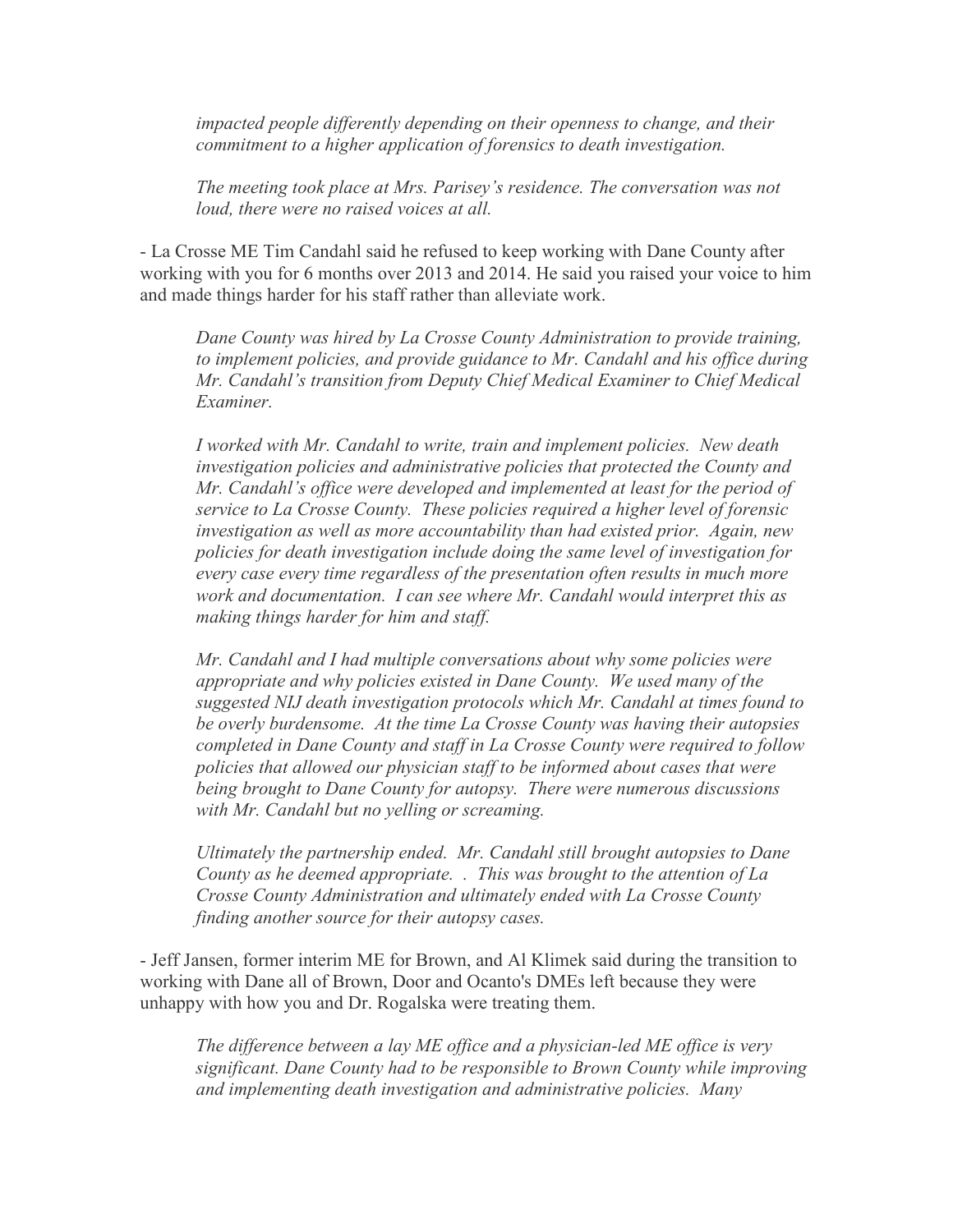*investigators in Brown County had been operating with significantly more autonomy under the previous regime.* 

*The implementation of more stringent policies and procedures coupled with staff shortages created a burdensome situation for staff and investigators. The investigative polices were not well received in many cases and this ultimately caused frustration with staff and in some cases heated discussion about the need for change. There was no poor treatment.* 

- Former investigator Alyssa Lytle said she has been yelled at by both you and Rogalska separately and together. She would excuse herself from the meeting and be followed out of the room while the yelling continued.

*I never yelled at Ms. Lytle and I never followed her out of a meeting while still engaging in conversation.* 

- Dani Darr said she left after experiencing extreme distress from always being told she was doing something wrong.

*I would again point to the change from a lay coroner's office to a physician medical examiner's office. The changes when Dane County went to a physician ME office were significant. The higher application of forensics to death investigation was a significant step for Dane County and the office partners. Prior to the change in office structure Deputy Coroners, myself included operated with significant autonomy making case decisions independently for the most part. The change had significant impacts on expectations from investigators including a loss of that autonomy. It also impacted how we interacted with partners.*

*One of my duties included making sure that new polices, after training and implementation were followed by each investigator. The new policies were not well received by all and in some cases investigators had to be informed of deficits in their work. The new operational policies created more accountability and ultimately more work. In some additional cases the operational and documentation deficits would continue and more contact with investigators about the same topics had to occur.* 

- Kurt Karbusicky said you yelled at him after a particularly hard day (MV fatality and sexual assault/homicide) because he did not take a duplicate set of photos at the homicide scene. He said you yelled and him and belittled him in front of colleagues. - Karbusicky also said you alienated hospital supervisors, funeral homes, police departments and tissue banks.

*I never yelled or belittled Mr. Karbusicky.*